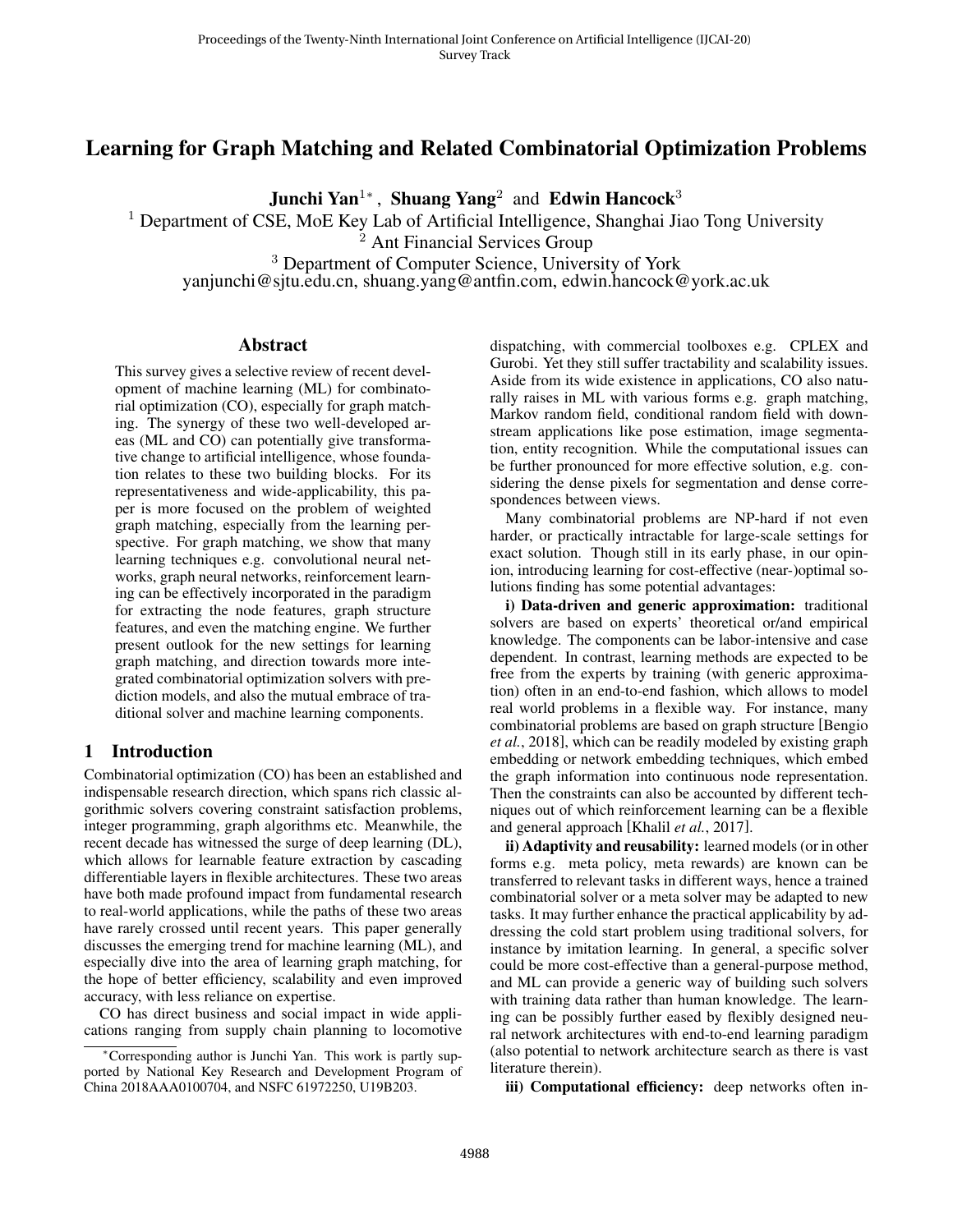volve matrix multiplication and convolution. It allows highly parallel computation and full usage of GPU, especially when the discrete combinatorial problems can be mostly relaxed into the continuous domain as successfully fulfilled in some recent graph matching networks [Wang *et al.*, 2019b; Yu *et al.*, 2020]. This also holds for the graph tasks like Minimum Vertex Cover, Maximum Cut and Traveling Salesman problems as addressed in [Khalil *et al.*, 2017] by graph embedding. Then it can be accelerated by parallel computations in GPU. Another example can be found in [Bertsimas and Stellato, 2019] for solving online mixed-integer optimization problems at very high speed using neural network and a linear system based solver. In contrast, traditional solvers, which are mostly performed on CPU, often require iterative computation and more logic operation, being less parallel-friendly, more time-consuming and power intensive. Though currently traditional learning-free solvers are often more accurate.

A rich body of learning techniques have been applied to solve the combinatorial problems, though the performance of learning based solvers in general may still fall behind the well-designated classic competitors, especially on real-world complex problems and datasets. In the following, we give examples for recent advancement whereby various learning based techniques are applied, including graph neural networks [Gasse *et al.*, 2019], reinforcement learning [Bello *et al.*, 2016], multi-agent [Sghir *et al.*, 2018], etc. Specifically, the work [Huang *et al.*, 2019] solves the well known NP-hard problem for coloring very large graphs with deep reinforcement learning, and the Travelling Salesman Problem (TSP) is studied in [Vinyals *et al.*, 2015] with the proposed pointer network. Preliminary success on learning for the NP-complete decision-variant of TSP is recently attained in [Prates *et al.*, 2019]. Meanwhile, deep learning for node set is also explored in [Zaheer *et al.*, 2017] where permutation invariant objective functions are learned for node sets. For resource management, imitation learning is adopted in [Shen *et al.*, 2019] to learn the pruning policy in the optimal branch-and-bound algorithm. Interestingly their method does not resort to an endto-end learning paradigm, and in fact can more effectively exploit the algorithm structure with few training samples. The technique for learning to branch has also been well develop in [Gasse *et al.*, 2019] by imitation learning with expert rules.

Despite the above preliminary and scattered results, learning e.g. graph attention network (GAT) in [Kool *et al.*, 2018] has shown its promising universal applicability to various combinatorial optimization problems, including TSP, Vehicle Routing Problem (VRP), Orienteering Problem (OP), Prize Collecting TSP (PCTSP) and Stochastic PCTSP (SPCTSP). Such a generality may come from GAT's ability to learn the relations between nodes and edges, especially the changeable relations among adjacent nodes, which is key to graph based combinatorial optimization problems.

Among the combinatorial problems, graph matching or namely quadratic assignment, has been a fundamental problem across different areas ranging from pattern recognition, computer vision to resource management. In fact, learning based methods are relatively few [Cho *et al.*, 2013; Caetano *et al.*, 2009; Leordeanu *et al.*, 2011] to this problem until the recent pioneering work [Nowak *et al.*, 2018;



Figure 1: Illustration of the widely used affinity matrix  $\bf{K}$  (see Eq. 1) in two-graph matching problem: graph  $(1, 2, 3)$  to graph  $(a, b, c)$ . Each node or edge is represented with a three-dimensional feature vector, and the affinity is calculated by the inner product. In learning base methods, the features can be learned by CNN or GNN.

Zanfir and Sminchisescu, 2018] which boosts its performance notably. Differing from the general introduction [Bengio *et al.*, 2018; Lombardi and Milano, 2018] on learning for CO, our discussion will be focused on GM for its representativeness, hardness, generality, and usefulness. The detailed study is aimed to show how learning techniques and paradigms are disruptively transforming combinatorial optimization. The hope is making this article more self-contained, comprehensible, and hands on. Finally we also give exploratory outlook to highlight a list of (but not exhaustive) promising directions in graph matching and beyond, by the use of ML within CO.

## 2 Towards Learning of Graph Matching

Overview. For generality, we discuss graphs with weighted edges and labeled nodes. The matching refers to establish the one-to-one node correspondence over two or more graphs, to maximize the affinity score (denoted by  $J$  – see Eq. 1) between matched nodes (with outliers), which is NP-complete. This form is more general than graph isomorphism or subgraph isomorphism, with wide connection to other problems.

As shown in Table 1, learning GM often involves i) learning to extract more tailored node features (by e.g. CNN); ii) geometric features of graph (by e.g. GNN); iii) affinity model, which are guided by different loss functions. Node assignment module is also learned in RL based methods [Liu, 2018], and extension to hypergraph and multi-graph matching solvers has also been devised [Wang *et al.*, 2019b] (see Fig. 2). In our analysis, the adoption of the above techniques in GM has also well represented their roles in CO.

## 2.1 Learning-free Graph Matching

We refer the traditional optimization methods for GM as classic ones, to differentiate from the learning-based methods.

## Classic Two-Graph Matching

Objective formulation. Two-graph matching can be modeled as the quadratic assignment problem (QAP), which is known NP-complete. Its most general form called Lawler's QAP has been widely adopted in literature [Leordeanu and Hebert, 2005; Leordeanu *et al.*, 2009; Cho *et al.*, 2010; Zhang *et al.*, 2019]:

$$
J(\mathbf{x}) = \mathbf{x}^\top \mathbf{K} \mathbf{x}, \mathbf{X} \mathbf{1}_{n_2} = \mathbf{1}_{n_1}, \mathbf{X}^\top \mathbf{1}_{n_1} \le \mathbf{1}_{n_2}, \mathbf{X} \in \{0, 1\}^{n_1 \times n_2}
$$
(1)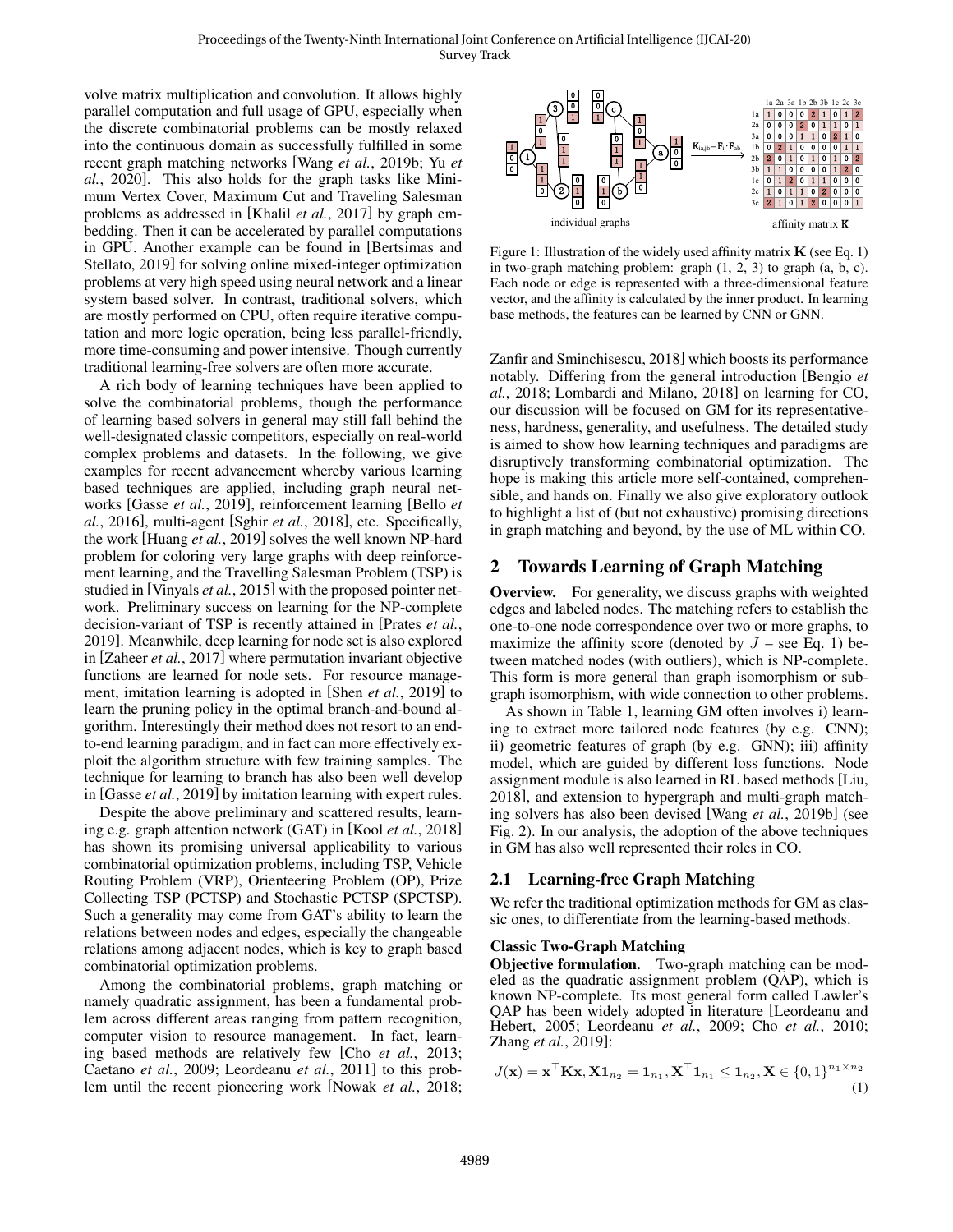where  $x = vec(X)$  is column-wise vectorized version of matrix  $\mathbf{X} \in \{0,1\}^{n_1 \times n_2}$  which denotes the binary correspondence matrix (namely assignment matrix). Note  $K \in$  $\mathbb{R}^{n_1 n_2 \times n_1 n_2}$  is the so-called affinity matrix, whereby the diagonal elements store the vertex-to-vertex similarity while off-diagonal carry the edge-to-edge similarity. An illustration of  $\bf{K}$  is presented in Fig. 1. Another popular form is Koopmans-Beckmann's (KB) QAP [Loiola *et al.*, 2007], as a special case for Lawler's QAP by setting  $K = F_2 \otimes F_1$ , where F are the weighted adjacency matrices:

$$
J(\mathbf{X}) = \underbrace{\text{tr}(\mathbf{X}^\top \mathbf{F}_1 \mathbf{X} \mathbf{F}_2)}_{\text{edge affinity}} + \underbrace{\text{tr}(\mathbf{K}_p^\top \mathbf{X})}_{\text{node affinity}}
$$
(2)

Note the values of the node-to-node affinity matrix  $\mathbf{K}_p$  (similarly for F) depend on applications. In computer vision, SIFT or CNN features are used, while in social network analysis, node feature can be extracted by user's behavior. To measure the value in K, usually Gaussian kernel is used for real-value data like image features, while it can be edit distance between texts e.g. username in social networks. A parametric form of K can also be learned as summarized in Table 1.

The above formulas only consider the second-order affinity, and the higher-order similarity among a pair of hyperedge (i.e. vertex tuple) can be readily encoded by affinity tensor. This leads a popular objective [Lee *et al.*, 2011] as follows for maximization (constraints are omitted for briefly):

$$
J(\mathbf{x}) = \mathbf{H} \otimes_1 \mathbf{x} \cdots \otimes_p \mathbf{x}
$$
 (3)

where  $H$  is the affinity tensor and  $p$  is the order of the affinity. Termed as hypergraph matching, various higher-order methods [Zass and Shashua, 2008; Chertok and Keller, 2010; Duchenne *et al.*, 2011; Yan *et al.*, 2015b; Ngoc *et al.*, 2015] have been proposed for improved matching accuracy at the cost of increased time and space complexity. The common strategy is to transform the higher-order problem into the second-order case in an iterative fashion.

Learning-free optimization. Some methods search the solution directly in assignment matrix space via heuristics. [Leordeanu *et al.*, 2009] is devised with the hope that an optimal solution can be found along a (quasi) discrete solution course. The methods [Lee *et al.*, 2010; Suh *et al.*, 2012] generate discrete solutions via Monte Carlo Sampling. [Adamczewski *et al.*, 2015] devises a tailored Tabu search for graph matching. The idea of gradient descent with projection to constraint is also explored in [Yan *et al.*, 2015b].

Meanwhile, relaxation techniques have been devised, by which the continuation method (i.e. path-following) is often adopted. In [Gold and Rangarajan, 1996], a deterministic annealing procedure is performed in the continuous space. Similar path-following techniques are widely used in recent work [Zhou and Torre, 2016].

We briefly discuss three representative ways as follows: i) spectral relaxations on the matching matrix [Leordeanu and Hebert, 2005; Cour *et al.*, 2006]. The matching constraint is loosened by  $\|\mathbf{x}\|_2 = 1$  which can be solved efficiently; ii) doubly-stochastic (DS) relaxation on the matching matrix [Gold and Rangarajan, 1996; Leordeanu *et al.*, 2009]. Note DS matrix is the convex-hull of the assignment matrix; iii) semidefinite-programming (SDP) [Torr, 2003; Schellewald and Schnörr, 2005]. The relaxation model in [Schellewald] and Schnörr, 2005] can be written as:

$$
\min_{\mathbf{Y}} \text{Tr}(\mathbf{Q}\mathbf{Y}) \quad \text{s.t.} \quad \mathbf{Y} \succeq \mathbf{0}, \quad \text{Tr}(\mathbf{A}_i \mathbf{Y}) = \mathbf{c}_i \tag{4}
$$

where constraints are defined by a series of  $A_i$  and  $c_i$ . There is off-the-shelf solver for SDP problem, while the derived variable  $\mathbf{Y} \in \mathbb{R}^{(n_1 n_2 + 1) \times (n_1 n_2 + 1)}$  causes scalability issue.

## Multiple-Graph Matching

There are emerging line of works on joint matching of multiple graphs, which bears several merits compared with twograph case. First, the graphs are often given in batch and a cycle-consistent matching across graphs is welcomed. Here consistency refers to the fact that the correct correspondence shall lead to the loop node mapping over three or more graphs, for instance  $X_{12} = X_{13}X_{32}$ . However, performing two-graph matching pair-wisely cannot guarantee such a consistency. Moreover, two-graph matching can be inherently illposed because: i) the graphs are often noisy, ii) modeling the affinity objective is nontrivial. These factors can both incur the mathematically global solution cannot guarantee a meaningful perfect matching due to the deviation in objective. This partly motivates the idea of learning for graph matching in the sense of more meaningful objective design.

Here we introduce the learning-free multi-graph matching methods and discuss their pros and cons. We divide recent multi-graph matching methods into three groups:

i) Methods in the first group transform the multi-graph matching problem into a pairwise matching task at each iteration. Hence off-the-shelf two-graph matching solvers can be readily reused.

ii) While the second group involves methods that search matching composition chain based on initial (noisy) pairwise matching result to optimize both affinity and cycle-consistent.

iii) The methods of last group take a clustering or low rank recovery perspective in feature space.

The first category of methods often start with a basic objective for joint matching  $N$  graphs (constraint omitted), to maximize the overall affinity score  $J$  in the following quadratic form, where  $\mathbf{K}_{ij}$  is the affinity matrix between two graphs:

$$
\mathbb{X}^* = \arg \max_{\mathbb{X}} \sum_{i,j=1, i \neq j}^{N} \mathbf{x}_{ij}^{\top} \mathbf{K}_{ij} \mathbf{x}_{ij}
$$
(5)

By introducing a series of basis  $\{X_{rk}\}_{k=1,k\neq r}^N$  regarding with a pre-selected reference graph  $G_r$ , [Yan *et al.*, 2015a] shows that the above problem can be iteratively solved by transforming it into a QAP problem in each iteration. The iteration is conceptually performed on a super-graph regarding each graph as its vertex, and  $\mathcal{G}_r$  serves as the central vertex for iterative updating. Such a star-shape centralized framework inherently suffers from fragility as the information flow are all through  $\mathcal{G}_r$  which becomes the bottleneck and the matching error can also be accumulated. The underlying assumption is that  $\mathcal{G}_r$  shall be similar or easier to match with other graphs, which however can not hold in many cases.

To mitigate the above issue, a distributed framework is proposed in [Yan *et al.*, 2016]. Similar to the star-shape centralized framework, a matching will be updated iteratively that involves an intermediate graph. The difference is that there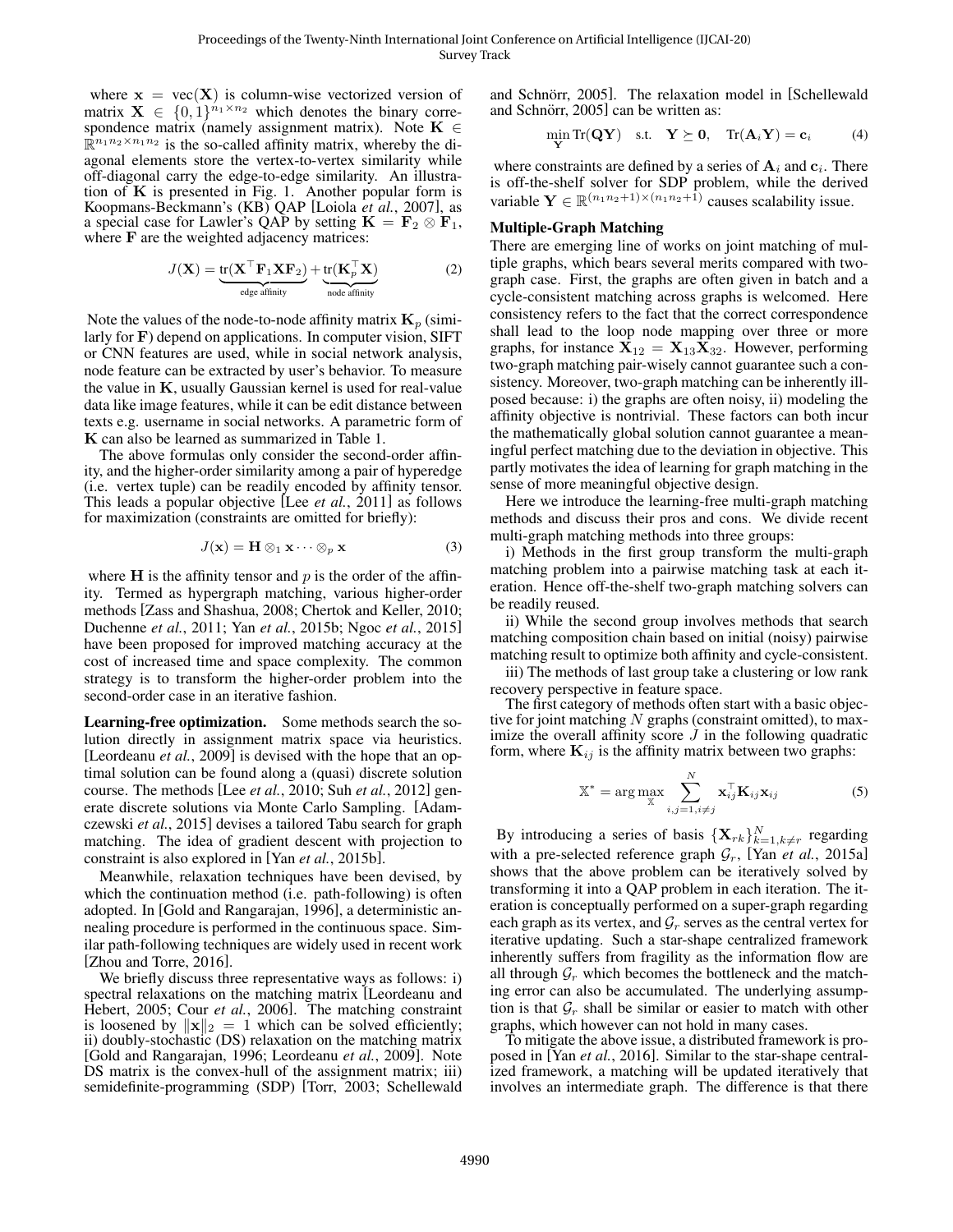Proceedings of the Twenty-Ninth International Joint Conference on Artificial Intelligence (IJCAI-20) Survey Track

| method                          | <b>CNN</b> | GNN module                     | affinity metric      | loss function              |
|---------------------------------|------------|--------------------------------|----------------------|----------------------------|
| [Nowak <i>et al.</i> , $2018$ ] | none       | <b>GCN</b>                     | inner-product        | multi-class cross-entropy  |
| [Zanfir and Sminchisescu, 2018] | VGG16      | none                           | weighted exponential | pixel offset regression    |
| [Wang <i>et al.</i> , 2019a]    | VGG16      | $GCN + cross-graph conv.$      | weighted exponential | binary cross-entropy (BCE) |
| [Jiang <i>et al.</i> , 2019a]   | VGG16      | Laplacian smoothing/sharpening | weighted exponential | binary cross-entropy       |
|                                 |            | + cross-graph convolution      |                      | + sparsity norm            |
| [Yu et al., 2020]               | VGG16      | Channel independent embedding  | weighted exponential | binary cross-entropy       |
|                                 |            | + cross-graph convolution      |                      | with Hungarian attention   |
| [Fey <i>et al.</i> , 2020]      | VGG16      | SplineCNN/GIN/cross-GNN        | inner-product        | BCE+ neighbor consensus    |

Table 1: Three main modules for learning: CNN, GNN, affinity model. CNN (VGG16) and GNN (different variants) is widely used for extracting visual features to build the graph attributes and structure, respectively. The affinity can also be learned effectively by inner-product or weighted exponential form, while cross-entropy is often used as loss, based on a double-stochastic matrix converted by Skinhorn net.

is no centralized reference graph, and the intermediate graph is distributed among every graph in the set. Moreover, the consistency constraint is relaxed by adding a consistency regularizer  $C_p$  on affinity J for more robust optimization:

$$
k^* = \arg\max_{k=1}^N \underbrace{(1-\lambda)J(\mathbf{X}_{ik}\mathbf{X}_{kj})}_{\text{affinity score}} + \underbrace{\lambda C_p(\mathbf{X}_{ik}\mathbf{X}_{kj}, \mathbb{X})}_{\text{consistency score}} \tag{6}
$$

This approach estimates matchings between dissimilar graphs by composition along a path of similar graphs. The cycle consistency metric has been recently more efficiently explored in [Guibas *et al.*, 2019] that only samples a subset of weighted cycles according theoretical study.

Another body of work aim to recover a globally consistent pairwise matching set from putative pairwise matchings. Spectral techniques [Kim *et al.*, 2012; Pachauri *et al.*, 2013; Huang and Guibas, 2013] are developed to extract the consistent matches by the spectrum (top eigenvectors) of the matrix composed of all putative matches and these early works often assume bijection among all the graphs. The underlying rationale is that the problem can be formulated as quadratic integer programming which can be relaxed into a generalized Rayleigh problem [Pachauri *et al.*, 2013].

In the seminal work [Huang and Guibas, 2013], the authors show theoretical conditions for exact recovery. They note that if the pairwise matchings are cycle-consistent then the bulk matrix storing all matchings is low-rank and positive semidefinite. This leads to a convex relaxation method for estimating cycle-consistent matchings by finding the nearest positive semidefinite matrix to the input matrix stacking by all initial matchings. Improvement is made in [Chen *et al.*, 2014] by assuming the underlying rank of variable matrix can be estimated reliably. Then two extensions are made which are further improved in [Zhou *et al.*, 2015]: i) partial matching to allow for when different groups of inliers are shared among different graph subsets; ii) robust recovery from a small fraction of observation given large portion of hidden or erroneous matches. Another typical setting is to identify the inliers commonly shared by every graph, as addressed in [Wang *et al.*, 2018] which requires additional constraint from motion estimation. Finally there are also recent works on distributed methods for both memory and time efficiency. [Leonardos *et al.*, 2017] proposes a decentralized version of the centralized spectral method [Pachauri *et al.*, 2013]. Akin to [Pachauri *et al.*, 2013], their method can only be applied to the bijection case, which is addressed in [Hu *et al.*, 2018] by a theoretical study on the connection between the cycle-consistency on overlapped clusters, and that on the whole graph set.

## 2.2 Shallow Learning for Graph Matching

In all the above methods, the objective is pre-given, either for the node and edge attributes (for KB's QAP), or the direct pairwise affinity between nodes and edges (for Lawler's QAP). While it is often the case that the objective can be better modeled via learning, instead of a handcrafted loss. For instance in image matching, CNN features pretrained on ImageNet may be more discriminative than SIFT feature for matching. The efficacy can be further boosted by end-to-end training the CNN tailored to the matching task. This is understandable since the raw CNN features that are good at object recognition may account more for the intra-class variability which loses the sensitivity to local feature changes.

## Structured Learning-based Methods

Structured SVM has been adopted in [Cho *et al.*, 2013] for a unified framework for learning the weight of each node and edge, instead of a homogeneous weight allocation in learningfree methods. Specifically, the sense of structure learning refers to the prediction of graph edge weights whereby the graphs are assumed of equal size and the vertex are fully connected. This approach incorporates a series of previous GM learning [Caetano *et al.*, 2009; Leordeanu *et al.*, 2012; Torresani *et al.*, 2008] as its special cases. The weights can also be learned in an unsupervised [Leordeanu *et al.*, 2012] or semi-supervised [Leordeanu *et al.*, 2011] (for hypergraph) fashion. Compared the following deep network based approaches, these methods have limited model capacity which can mostly only account for the different affinity weights of nodes and edges for matching. While the node-wise feature representation and structural information cannot be learned.

## Network Embedding-based Learning

Large-scale GM, often in the context of network alignment, has also evolved into a well-established research area. For scalability issue, shallow network embedding has been the dominant tools instead of costive deep learning methods.

Early works mainly rely on handcrafted features. Given seed alignments, MNA [Kong *et al.*, 2013] extracts pairwise features including number of common neighbors, Jaccard similarity of users' neighborhoods, and Adamic/Adar measure from networks and then correspondences are found by stable matching. BASS [Cao and Yu, 2016] jointly models consistencies for handcrafted features, including Jaccard similarity of users' neighborhoods, user name edit distance, and the features of social contents, and then the matching classifier is trained in EM by bootstrapping. A Markov chain is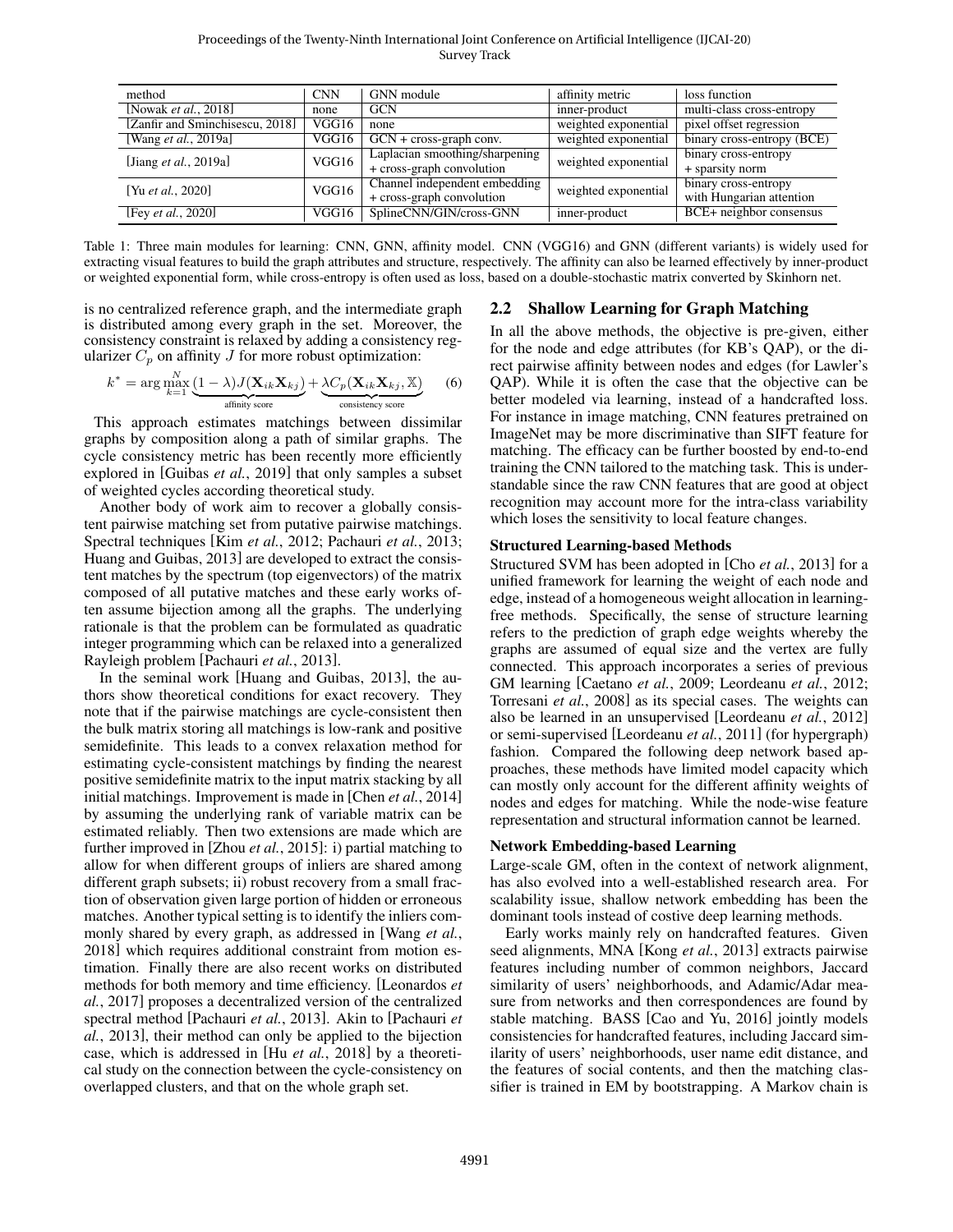#### Proceedings of the Twenty-Ninth International Joint Conference on Artificial Intelligence (IJCAI-20) Survey Track



Figure 2: Illustration of recent GM learning methods (see details in Table 1). Compared to [Zanfir and Sminchisescu, 2018] that only uses CNN models to extract image features, GNN is used in [Wang *et al.*, 2019a] for jointly embedding the two input graphs for graph structure learning. Hypergraph and multiple GM learning are further devised in [Wang *et al.*, 2019b] by association graph embedding.

modeled [Zhang *et al.*, 2015] to gradually recover the missing matchings from seeds. These methods, in general, lack the capacity to fully explore the structure using learning.

Recently learning based, especially embedding based methods become more popular, which mostly follow a weakly-supervised setting with seed alignments for expansion. The basic idea in [Tan *et al.*, 2014; Liu *et al.*, 2016; Li *et al.*, 2016] is to train node embeddings by forcing the seed nodes across networks to be the same. [Du and Tong, 2019] shows multi-resolution embedding on multiple networks brings further improvement on network alignment. [Wang *et al.*, 2019c] proposes a reinforcement learning approach on bipartite graph matching. There are works [Man *et al.*, 2016; Zhou *et al.*, 2018] follow a simple pipeline starting with embedding: i) generate each node's embedding based on matrix factorization [Tan *et al.*, 2014] or Skip-gram [Man *et al.*, 2016], supervised by seeds; ii) measure pairwise embedding similarity between nodes by e.g. cosine [Man *et al.*, 2016; Zhou *et al.*, 2018] or Euclidean distance [Heimann *et al.*, 2018]; iii) match node pairs with high similarity.

There are recently fully unsupervised network alignment methods. In [Du *et al.*, 2019], the authors propose a crossgraph random walk based embedding technique for alignment without any seed alignment. [Xu *et al.*, 2019] jointly learns cross-network embedding and performs matching by adopting Gromov-Wasserstein learning which is the second-order generalization form of Sinkhorn, and its formulation can also be regarded as a special case of Lawler's QAP.

## 2.3 Deep Neural Network-based Learning

In computer vision, the seminal work [Zanfir and Sminchisescu, 2018] firstly adopts CNN for feature extraction to build the affinity matrix  $K$ , followed by a differentiable (but fixed)



Figure 3: Demonstration of the Sinkhorn operation as performed in the Sinkhorn network, which involves alternative row-wise and column-wise normalization until converging to a doubly-stochastic matrix or for certain rounds. To obtain the final matching matrix, Hungarian method is adopted to convert the doubly-stochastic matrix into a binary permutation one. This operation is key to graph matching networks that bridge the gap between continuous domain which is more friendly to deep learning, to the final discrete solution.

spectral solver [Leordeanu and Hebert, 2005] to approximately obtain the matching. Note in this network, only image features can be learned via CNN while the structure information is still hard to model and in fact poses persistent challenge as in learning-free methods. To solve this issue, graph neural network (GNN) has become a important way to help embed node structure information into graph node representation, especially for graphs of moderate size.

The work [Nowak *et al.*, 2018] considers alignment between two identical graphs, with one graph distorted by noise. GNN is used to extract node's structural features and Sinkhorn network [Adams and Zemel, 2011] is adopted as a differentiable and fixed layer [Kosowsky and Yuille, 1994] to solve the resulting linear assignment problem. The Sinkhorn network has served as a building block in many combinatorial learning pipelines by repeatedly performing row and column-normalization until convergence. As shown in Fig. 3, Sinkhorn algorithm turns a non-negative input matrix into a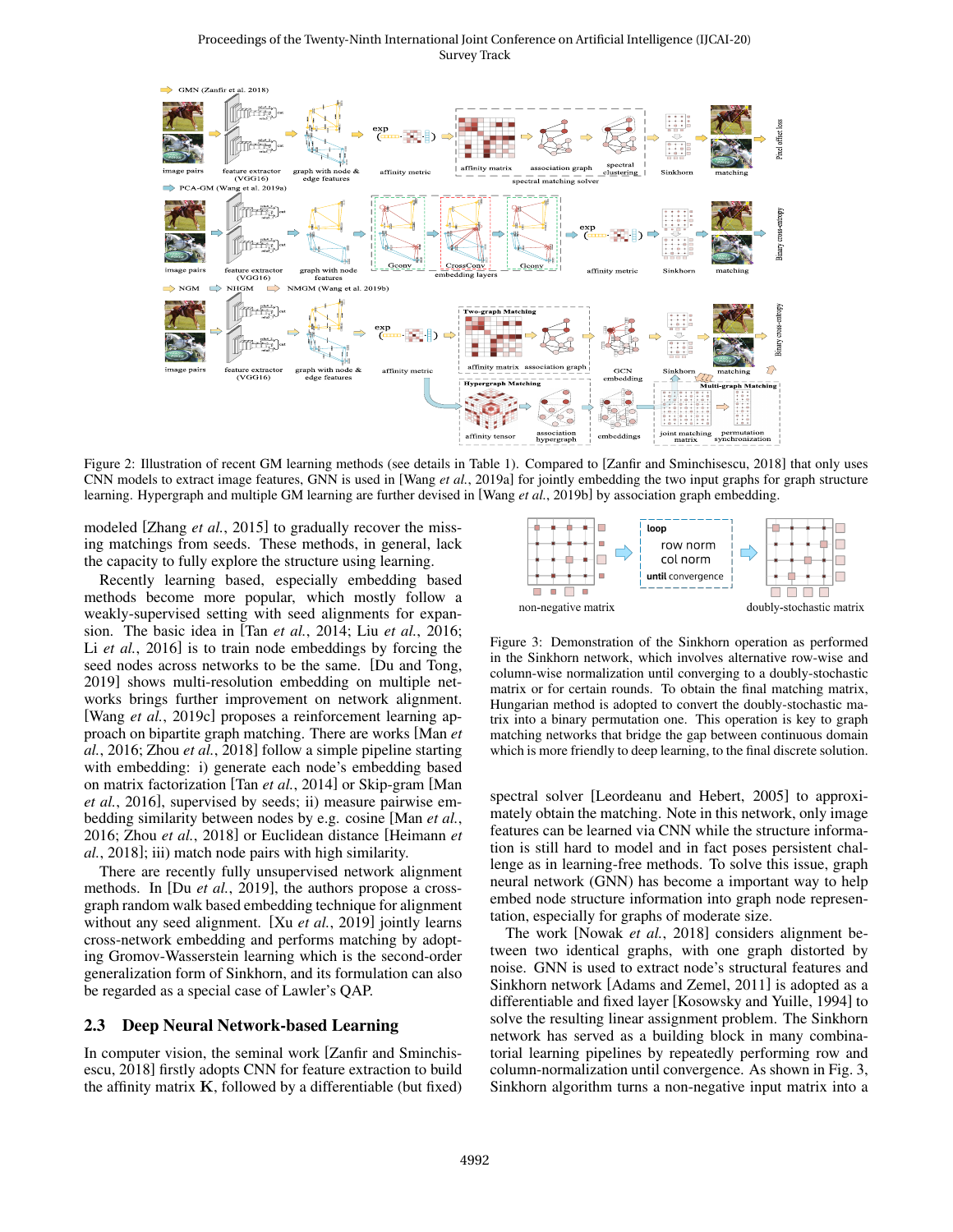doubly-stochastic one, as the convex hull of the final discrete permutation matrix, which can be converted by the Hungarian method [Kuhn, 1955]. The recent work [Wang *et al.*, 2019a] combines the CNN and (cross-graph) GNN to extract the local image features and the geometry information by the formed graph, and a so-called permutation loss is devised by the integration of the Sinkhorn layer and cross-entropy loss, in contrast to the inner-product [Nowak *et al.*, 2018] or regression loss [Zanfir and Sminchisescu, 2018].

This idea is further improved in [Wang *et al.*, 2019b; Yu *et al.*, 2020]: the former work proposes to directly perform embedding on the association graph for matching, which corresponds to the most general Lawler's QAP, instead of the KB's form in previous works. Also multi-graph matching and hypergraph matching by edge embedding are both fulfilled as an extension to [Wang *et al.*, 2019a]. In [Yu *et al.*, 2020], a Hungarian attention mechanism is devised to solve the overfitting issue in permutation loss. Hungarian attention computes a discrete matching result by Hungarian algorithm, paying more attention on mismatched nodes and less on correct ones. They also develop a channel-independent edge embedding technique to enhance graph feature extraction. [Li *et al.*, 2019] fuses information across graphs with attention mechanism on GNN based embedding to measure the similarity between graphs. [Fey *et al.*, 2020] further proposes a graduated refinement approach to ensure the local consensus between graphs, in a salable way. Refer to Fig. 2 and Table 1 for illustration and comparison.

Finally, it shall be noted that it is the GNN (e.g. GCN) rather than CNN that provides the capability for embedding the graph structure into vectors in continuous space. Such continuous embedding can either be used in graph structure feature extraction [Wang *et al.*, 2019a] or direct assignment solution scoring that is performed on the association affinity matrix [Wang *et al.*, 2019b].

# 2.4 On Reinforcement Learning for GM

Using reinforcement learning (RL) for GM is still in its infancy. The preliminary work [Liu, 2018] takes a progressive matching strategy by matching one pair of nodes each time, which naturally fits with the sequential decision paradigm in RL. As an early work in RL for GM, its problem setting is relatively simple: seeking the correspondence between two graphs with no edge nor node attribute. Hence the designated reward is also simple: accounting for the binary structural consistency between a pair of two nodes without knowing the ground truth matching. Deep Q-learning is adopted for training the neural Q-function whose input is multi-layer node embedding by GNN in an unsupervised manner by using the above reward function. The hope is that the learned Q-table and policy can well fit the specific graph data instead of traditional heuristics. Experiments involve only synthetic data with no testing on real-world data as the approach is relatively elementary. So far there is still little work using RL for GM [Wang *et al.*, 2019d], which is worth further study.

# 2.5 Joint Graph Matching with Other Tasks

GM can also be jointly solved with other tasks, which can be of practical importance. The tasks of social network alignment and link prediction can benefit each other and this idea has been explored in [Du *et al.*, 2019] via cross-network embedding. In vision, the single image may contain repeated objects/structures, and it is welcomed to solve graph cut and matching in one-shot [Yu *et al.*, 2018]. In practical scenarios, there can be different graphs hence clustering is needed for meaningful matching within each cluster. Clustering-aware multiple graph matching is developed [Wang *et al.*, 2020]. In the above latter two settings, cuts and clustering are also typical combinatorial problems, which pose further challenge for a joint solution. We expect learning will be more frequently used for solving more joint optimization tasks.

# 3 Conclusive Remarks for Graph Matching

Based on the above description, we try to give some conclusive remarks on the transformation from classic methods to learning-based ones in the following aspects:

# 3.1 What to Learn?

Node-wise representation. Different from traditional GM focusing on the combinatorial matching itself, learning can provide more broad space to enhance the overall matching pipeline. For visual object matching, image features can be better extracted by learning CNN tailored to the matching task which is ignored in the classic GM setting.

Edge-wise representation. For the established graphs, its structure can also be effectively extracted by learning rather than a fixed embedding procedure. For large-scale network, shallow models e.g. network embedding methods like Deep-Walk [Perozzi *et al.*, 2014], struc2vec [Ribeiro *et al.*, 2017] are more popular than the GNN model, which is often used in moderate size problem. The basic idea is to embed the geometric structure around the node into a unary embedding, as such the NP-complete GM is reduced into a much easier linear assignment problem.

Matching solver. In the previous learning methods [Zanfir and Sminchisescu, 2018; Wang *et al.*, 2019a], the learning is focused on the above feature representation part. While in the more recent work [Wang *et al.*, 2019b], it has been successfully directly applied in decision part, i.e. scoring the assignment solution via embedding on the so-called association graph whose weighted adjacency matrix is the affinity matrix in two-graph matching (see the bottom row of Fig. 2).

# 3.2 How to Learn?

The pipeline based on GNN with Sinkhorn net and crossentropy loss has been well developed and widely used (see Table 1. In contrast, alternative methods receive less attention and still have not achieved comparable performance e.g. RL approaches. In our analysis, the reasons are as follows: GNN helps transform the problem into a linear assignment task with embedding that can encode both second (or higher) order information, which otherwise need careful and costive treatment in traditional methods [Yan *et al.*, 2015b]. The essential role for GNN in combinatorial problems has been advocated in literature [Khalil *et al.*, 2017]. Note that after Sinkhorn re-normalization, the output becomes a doublystochastic matrix which can be regarded as a multi-class dis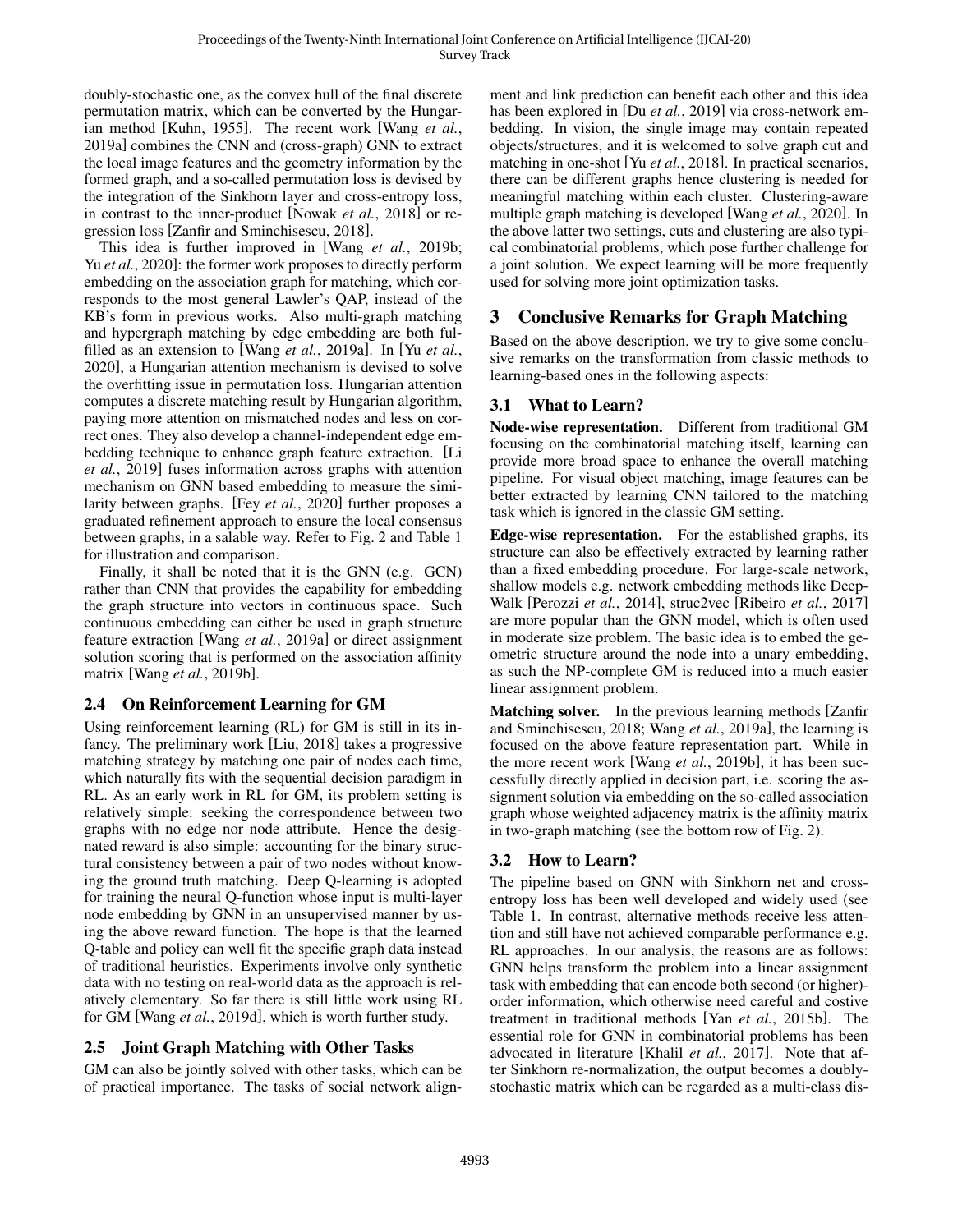tribution hence the cross-entropy loss is a natural choice as loss given ground truth. In this sense, the differentiable Sinkhorn net plays a vital role in connecting the continuous computing which is more friendly to GPUs and the decision variables i.e. assignment matrix.

## 3.3 What is Next?

We believe reinforcement learning has promising potential in the more challenging multiple graph matching problems, seeing its recent success in multi-object tracking, either by deep networks [Ren *et al.*, 2018], multi-agent [Rosello and Kochenderfer, 2018] or both [Jiang *et al.*, 2019b] to address a similar data association problem. In particular, we would like to emphasize that the two-graph matching setting in fact has been largely solved by existing Sinkhorn net based learning methods, which involves turning the quadratic assignment problem into the more easier linear assignment problem by node embedding. Hence one may pay more attention to the multi-graph case which is also very common in practice.

To our best knowledge, the only existing multi-graph matching learning method [Wang *et al.*, 2019b] is based on GNN embedding, which suffers accuracy loss in feedforward computing as it uses the approximate spectral matching to convert input two-graph matchings into global consistent ones for final loss computing. Moreover, the spectral layer is fixed and non-learnable, which limits the model capacity. How to devise more principled multi-graph matching learning methods is challenging, and RL as well as multiagent reinforcement learning, may play a more important role compared with that in two-graph matching.

Moreover, meta learning [Finn *et al.*, 2017] can also be of great potential for graph matching, as well as the general QAP problems. It has shown in [Wang *et al.*, 2019a] that the learned model based on the KB's form (especially the CNN features) have some transferability across different categories of objects. For more general Lawler's QAP, one way to enable such a transfer learning protocol might be in [Wang *et al.*, 2019b] directly taking the association graph induced affinity matrix for embedding learning. Here the GNN embedding differs fundamentally from the embedding on the input graph, and the embedding model can be used to transfer across different QAP tasks.

# 4 Further Discussion on CO and Outlook

Finally we discuss learning for CO in some interesting directions: i) integration with traditional combinatorial solvers, ii) integration with predictive models (a.k.a. stochastic combinatorial optimization) and iii) developing reinforcement learning for CO. The first refers to the idea of how to reuse traditional solvers, especially for few-sample cases. The second has practical impact for streamlining whole analytics systems that involve both prediction and decision making. While we believe the third one is a general methodology to explore the complex problem structure in CO.

Fusing ML with traditional CO solvers. Although many learning based works are shown above, the gap between neural network and CO is still huge. On the one hand, directly applying neural networks may produce unsatisfactory results in many CO problems as their discrete nature pose particular challenge to networks computed in continuous domain. On the other hand, CO problems are strongly based on high-level mathematical abstraction on real-world problems, with which traditional solvers also suffer from the rigidity and expert rules/heuristics, which has difficulty in modeling the physical world in a generic way. Fusing traditional solvers and learning based methods seems an promising way to bridge complex real world to the highly-abstracted CO problems, and to combine the best of the two areas.

Neural network can be combined with, or integrated in, an algorithmic solver to more effectively explore the algorithmic structure. The traditional solver is also a good teacher for neural networks by certain means e.g. imitation learning, especially given few samples for training [Gasse *et al.*, 2019]. Also, it is beneficial to incorporate traditional solvers into a pipeline with flexibly placed neural networks for the modeling of real-world problems. Recent work [Vlastelica *et al.*, 2020] has shown this can be fulfilled with differentiable end-to-end learning by adopting deep networks for problem modeling and traditional solvers to the modeled problem.

Fusing predictive model with CO. Many prediction modules for real-world problems, especially deep neural network based models often issue deterministic point-level estimation (e.g. regression or descritized classification output), and the fixed estimation (without uncertainty interval) is then fed into a CO engine for decision making. In fact, these two parts are historically often separately devised. However, uncertainty is ubiquitous in real-world problems where traditional CO researchers have been working on the long-standing stochastic operations research for decades [Dohi *et al.*, 2007]. Moreover, with modern deep learning paradigms the continuous valued network prediction can also be viewed as a probability distribution. We believe a new learning paradigm by accounting for the uncertainty from prediction to decision is promising, corresponding to the related traditional learning-free area i.e. stochastic operations research.

Embracing RL in CO. For one of the most important research and application directions in CO, i.e. integer programming, existing learning-based algorithms e.g. [Liu *et al.*, 2020; Gasse *et al.*, 2019; Balcan *et al.*, 2018] rarely consider RL in their learning pipeline. Future research may include boosting the acceleration performance of CO solvers by RL and explore problem-specific strategies. In particular, branch-and-bound can be viewed as a Markov Decision Process [Gasse *et al.*, 2019]. In addition, learning acceleration strategies for CO also naturally rise in the meta-learning setting, where recent meta-learning advances can be explored for the generalization-ability among relevant CO tasks in combination with RL.

# References

- [Adamczewski *et al.*, 2015] K. Adamczewski, Y. Suh, and K. Lee. Discrete tabu search for graph matching. In *ICCV*, 2015.
- [Adams and Zemel, 2011] Ryan Prescott Adams and Richard S Zemel. Ranking via sinkhorn propagation. *arXiv:1106.1925*, 2011.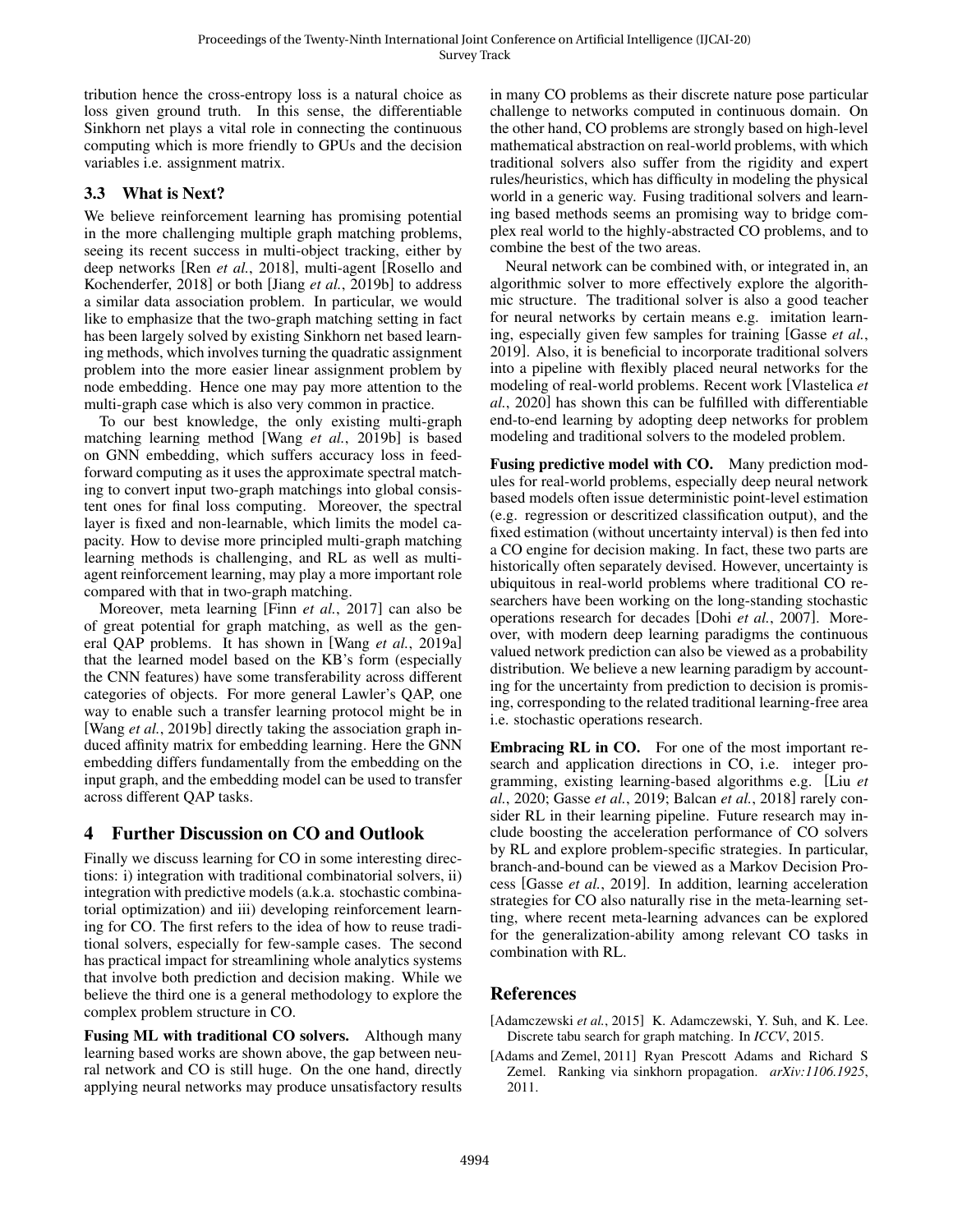- [Balcan *et al.*, 2018] Maria-Florina Balcan, Travis Dick, Tuomas Sandholm, and Ellen Vitercik. Learning to branch. In *ICML*, 2018.
- [Bello *et al.*, 2016] I. Bello, H. Pham, Q. V Le, M. Norouzi, and S. Bengio. Neural combinatorial optimization with reinforcement learning. *arXiv preprint arXiv:1611.09940*, 2016.
- [Bengio *et al.*, 2018] Y. Bengio, A. Lodi, and A. Prouvost. Machine learning for combinatorial optimization: a methodological tour d'horizon. *arXiv preprint arXiv:1811.06128*, 2018.
- [Bertsimas and Stellato, 2019] Dimitris Bertsimas and Bartolomeo Stellato. Online mixed-integer optimization in milliseconds. *arXiv preprint arXiv:1907.02206*, 2019.
- [Caetano et al., 2009] T. Caetano, J. McAuley, L. Cheng, Q. Le, and A. J. Smola. Learning graph matching. *TPAMI*, 31(6):1048– 1058, 2009.
- [Cao and Yu, 2016] X. Cao and Y. Yu. Bass: A bootstrapping approach for aligning heterogenous social networks. In *Joint European Conference on Machine Learning and Knowledge Discovery in Databases*, 2016.
- [Chen *et al.*, 2014] Y. Chen, L. Guibas, and O. Huang. Nearoptimal joint object matching via convex relaxation. In *ICML*, 2014.
- [Chertok and Keller, 2010] M. Chertok and Y. Keller. Efficient high order matching. *TPAMI*, 2010.
- [Cho et al., 2010] M. Cho, J. Lee, and K. M. Lee. Reweighted random walks for graph matching. In *ECCV*, 2010.
- [Cho *et al.*, 2013] M. Cho, K. Alahari, and J. Ponce. Learning graphs to match. In *ICCV*, 2013.
- [Cour *et al.*, 2006] T. Cour, P. Srinivasan, and J. Shi. Balanced graph matching. In *NIPS*, 2006.
- [Dohi *et al.*, 2007] Tadashi Dohi, Shunji Osaki, and Katsushige Sawaki. Recent advances in stochastic operations research. 2007.
- [Du and Tong, 2019] B. Du and H. Tong. Mrmine: Multi-resolution multi-network embedding. In *CIKM*, 2019.
- [Du *et al.*, 2019] X. Du, J. Yan, and H. Zha. Joint link prediction and network alignment via cross-graph embedding. In *IJCAI*, 2019.
- [Duchenne *et al.*, 2011] O. Duchenne, F. Bach, I. Kweon, and J. Ponce. A tensor-based algor ithm for high-order graph matching. *PAMI*, 2011.
- [Fey *et al.*, 2020] M. Fey, J. E Lenssen, C. Morris, J. Masci, and N. M Kriege. Deep graph matching consensus. In *ICLR*, 2020.
- [Finn *et al.*, 2017] Chelsea Finn, Pieter Abbeel, and Sergey Levine. Model-agnostic meta-learning for fast adaptation of deep networks. In *Proceedings of the 34th ICML-Volume 70*, pages 1126– 1135. JMLR. org, 2017.
- [Gasse et al., 2019] M. Gasse, D. Chételat, N. Ferroni, L. Charlin, and A. Lodi. Exact combinatorial optimization with graph convolutional neural networks. In *NeurIPS*, 2019.
- [Gold and Rangarajan, 1996] S. Gold and A. Rangarajan. A graduated assignment algorithm for graph matching. *TPAMI*, 1996.
- [Guibas *et al.*, 2019] L. Guibas, Q. Huang, and Z. Liang. A condition number for joint optimization of cycle-consistent networks. In *NIPS*, 2019.
- [Heimann et al., 2018] M. Heimann, H. Shen, T. Safavi, and D. Koutra. Regal: Representation learning-based graph alignment. In *CIKM*, 2018.
- [Hu *et al.*, 2018] N. Hu, Q. Huang, B. Thibert, and L. Guibas. Distributable consistent multi-graph matching. *CVPR*, 2018.
- [Huang and Guibas, 2013] Q. Huang and L. Guibas. Consistent shape maps via semidefinite programming. In *SGP*, 2013.
- [Huang *et al.*, 2019] Jiayi Huang, Mostofa Patwary, and Gregory Diamos. Coloring big graphs with alphagozero. *arXiv:1902.10162*, 2019.
- [Jiang et al., 2019a] B. Jiang, P. Sun, J. Tang, and B. Luo. Glmnet: Graph learning-matching networks for feature matching. *arXiv preprint arXiv:1911.07681*, 2019.
- [Jiang *et al.*, 2019b] M. Jiang, Z. Pan T. Hai, H. Wang, Y. Jia, and C. Deng. Multi-agent deep reinforcement learning for multiobject tracker. *IEEE ACCESS*, 2019.
- [Khalil et al., 2017] E. Khalil, H. Dai, Y. Zhang, B. Dilkina, and L. Song. Learning combinatorial optimization algorithms over graphs. In *NIPS*, 2017.
- [Kim et al., 2012] V. G. Kim, W. Li, N. J. Mitra, S. DiVerdi, and T. Funkhouser. Exploring collections of 3d models using fuzzy correspondences. In *SIGGRAPH*, 2012.
- [Kong *et al.*, 2013] X. Kong, J. Zhang, and P. S Yu. Inferring anchor links across multiple heterogeneous social networks. In *CIKM*, 2013.
- [Kool *et al.*, 2018] Wouter Kool, Herke van Hoof, and Max Welling. Attention, learn to solve routing problems! In *ICLR*, 2018.
- [Kosowsky and Yuille, 1994] Jeffrey J Kosowsky and Alan L Yuille. The invisible hand algorithm: Solving the assignment problem with statistical physics. *Neural networks*, 7(3):477–490, 1994.
- [Kuhn, 1955] H. W. Kuhn. The hungarian method for the assignment problem. In *Export. Naval Research Logistics Quarterly*, pages 83–97, 1955.
- [Lee *et al.*, 2010] J. Lee, M. Cho, and K.M. Lee. A graph matching algorithm using data-driven markov chain monte carlo sampling. In *ICPR*, 2010.
- [Lee *et al.*, 2011] J. Lee, M. Cho, and K. M. Lee. Hyper-graph matching via reweighted randomwalks. In *CVPR*, 2011.
- [Leonardos et al., 2017] S. Leonardos, X. Zhou, and K. Daniilidis. Distributed consistent data association. *ICRA*, 2017.
- [Leordeanu and Hebert, 2005] M. Leordeanu and M. Hebert. A spectral technique for correspondence problems using pairwise constraints. In *ICCV*, 2005.
- [Leordeanu et al., 2009] M. Leordeanu, M. Hebert, and R Sukthankar. An integer projected fixed point method for graph matching and map inference. In *NIPS*, 2009.
- [Leordeanu et al., 2011] M. Leordeanu, A. Zanfir, and C. Sminchisescu. Semi-supervised learning and optimization for hypergraph matching. In *ICCV*, 2011.
- [Leordeanu *et al.*, 2012] M. Leordeanu, R. Sukthankar, and M. Hebert. Unsupervised learning for graph matching. *Int. J. Comput. Vis.*, pages 28–45, 2012.
- [Li et al., 2016] L. Li, W. K. Cheun, L. Xin, and L. Liao. Aligning users across social networks using network embedding. In *IJCAI*, 2016.
- [Li *et al.*, 2019] Yujia Li, Chenjie Gu, Thomas Dullien, Oriol Vinyals, and Pushmeet Kohli. Graph matching networks for learning the similarity of graph structured objects. In *ICML*, pages 3835–3845, 2019.
- [Liu *et al.*, 2016] Li Liu, William K Cheung, Xin Li, and Lejian Liao. Aligning users across social networks using network embedding. In *IJCAI*, 2016.
- [Liu *et al.*, 2020] Yan-li Liu, Chu-min Li, Hua Jiang, and Kun He. A learning based branch and bound for maximum common subgraph problems. In *AAAI*, 2020.